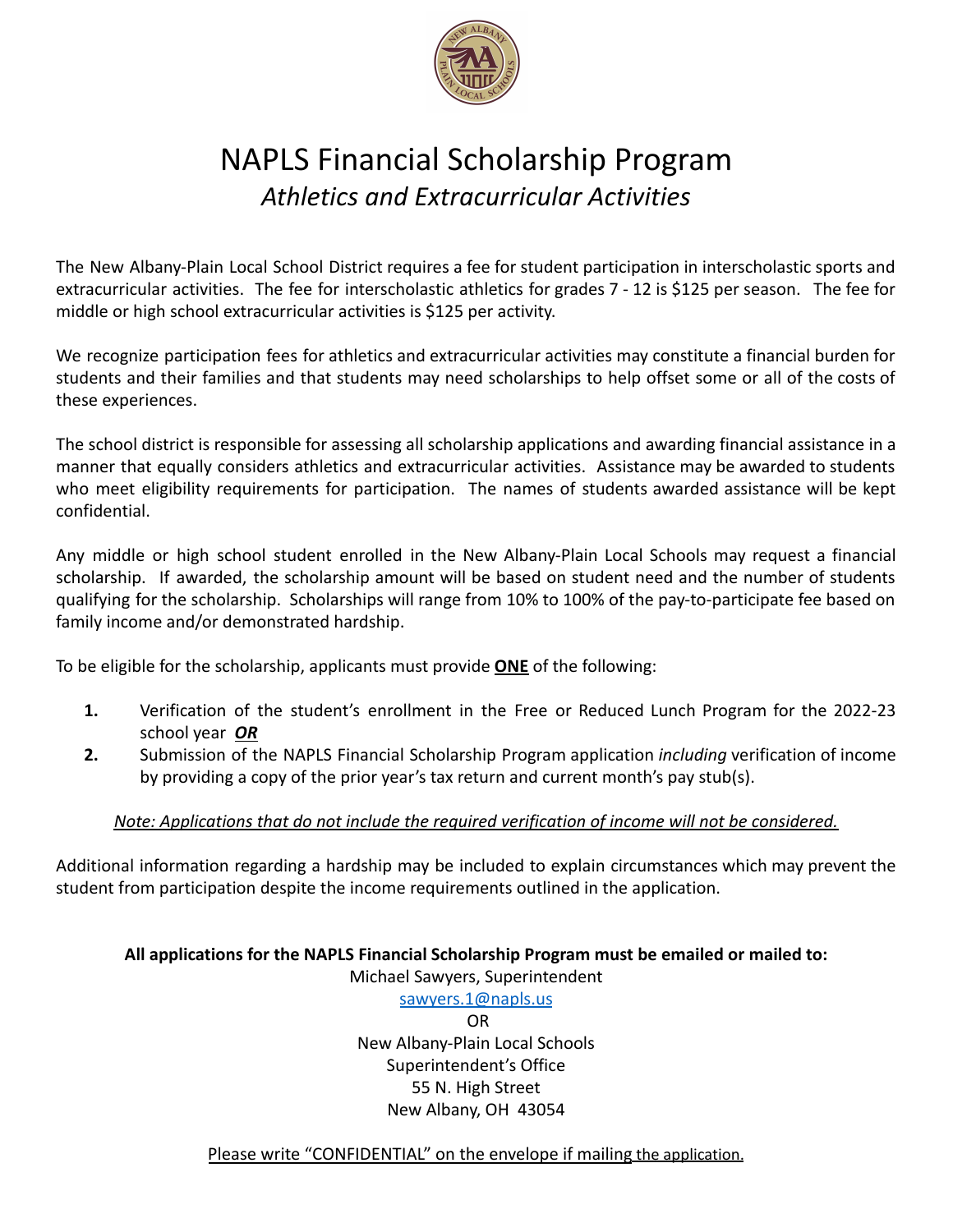# **Application**

| Current Grade __________                                                       |                                                                                                                                                                                                                                                |
|--------------------------------------------------------------------------------|------------------------------------------------------------------------------------------------------------------------------------------------------------------------------------------------------------------------------------------------|
|                                                                                | Note: If multiple students in a family are in the same season, add the name of the student(s) below. If more space is<br>needed, add on back of this form. Only one application per family per season or activity will be considered.          |
|                                                                                |                                                                                                                                                                                                                                                |
| Current Grade: _________                                                       |                                                                                                                                                                                                                                                |
| <b>Parent/Guardian Contact Information</b>                                     |                                                                                                                                                                                                                                                |
| Please Print and complete all fields.                                          |                                                                                                                                                                                                                                                |
|                                                                                |                                                                                                                                                                                                                                                |
|                                                                                |                                                                                                                                                                                                                                                |
|                                                                                |                                                                                                                                                                                                                                                |
|                                                                                |                                                                                                                                                                                                                                                |
|                                                                                |                                                                                                                                                                                                                                                |
| <b>Confidentiality and Statement of Intent:</b><br>access to this information. | All information submitted to NAPLS on this application and as part of this application process, including correspondence,<br>will be kept completely confidential. Only members of the NAPLS Financial Scholarship Program Committee will have |
| receive a scholarship.                                                         | We declare that the information reported on this form, to the best of our knowledge and belief, is true, correct and<br>complete. We recognize that intentionally providing false or inaccurate data or information may impact our ability to  |
| Print name(s) and provide signatures of parents/guardians listed above.        |                                                                                                                                                                                                                                                |
|                                                                                |                                                                                                                                                                                                                                                |
|                                                                                |                                                                                                                                                                                                                                                |
|                                                                                | Return this Financial Scholarship Program Application with verification of income to:<br>Michael Sawyers, Superintendent<br>sawyers.1@napls.us<br><b>OR</b><br>New Albany-Plain Local Schools<br>Superintendent's Office                       |

55 N. High Street, New Albany, OH 43054 Please write "CONFIDENTIAL" on the envelope if mailing the application.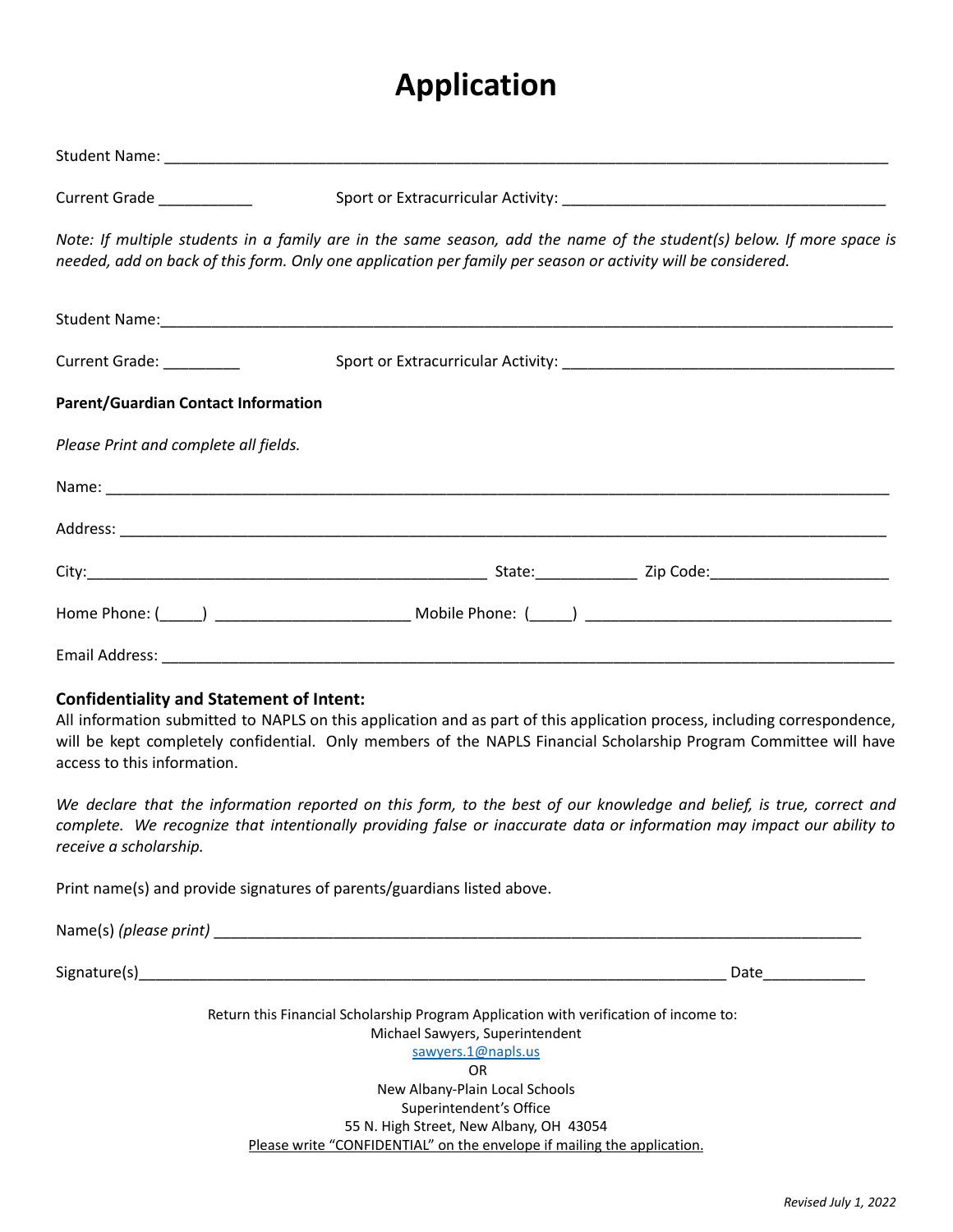| Part 1. ALL HOUSEHOLD MEMBERS                                                                                                                                                                                                                                                                                                                                                                             |                                               |  |                                                                                                                            |                                                                                                            |                                                                           |                                                  |                                                                                           |                                                  |                                                                          |                                                                                                                                                                      |                                                         |                                                                     |                                       |                                                                  |                                                                             |                                                              |                                                                                                               |
|-----------------------------------------------------------------------------------------------------------------------------------------------------------------------------------------------------------------------------------------------------------------------------------------------------------------------------------------------------------------------------------------------------------|-----------------------------------------------|--|----------------------------------------------------------------------------------------------------------------------------|------------------------------------------------------------------------------------------------------------|---------------------------------------------------------------------------|--------------------------------------------------|-------------------------------------------------------------------------------------------|--------------------------------------------------|--------------------------------------------------------------------------|----------------------------------------------------------------------------------------------------------------------------------------------------------------------|---------------------------------------------------------|---------------------------------------------------------------------|---------------------------------------|------------------------------------------------------------------|-----------------------------------------------------------------------------|--------------------------------------------------------------|---------------------------------------------------------------------------------------------------------------|
| Names of all household members<br>(First, Middle Initial, Last)                                                                                                                                                                                                                                                                                                                                           |                                               |  | Name of school and a school grade level<br>for each child/or indicate "NA" if child is<br>not in school<br>School<br>Grade |                                                                                                            |                                                                           |                                                  |                                                                                           |                                                  |                                                                          | Check if a foster child (legal responsibility of<br>welfare agency or court)<br>*If all children listed below are foster<br>children, skip to Part 5 sign this form. |                                                         |                                                                     |                                       |                                                                  | Check if no<br>income                                                       |                                                              |                                                                                                               |
|                                                                                                                                                                                                                                                                                                                                                                                                           |                                               |  |                                                                                                                            |                                                                                                            |                                                                           |                                                  |                                                                                           |                                                  |                                                                          |                                                                                                                                                                      |                                                         |                                                                     |                                       |                                                                  |                                                                             |                                                              |                                                                                                               |
|                                                                                                                                                                                                                                                                                                                                                                                                           |                                               |  |                                                                                                                            |                                                                                                            |                                                                           |                                                  |                                                                                           |                                                  |                                                                          |                                                                                                                                                                      |                                                         |                                                                     |                                       |                                                                  |                                                                             |                                                              |                                                                                                               |
|                                                                                                                                                                                                                                                                                                                                                                                                           |                                               |  |                                                                                                                            |                                                                                                            |                                                                           |                                                  |                                                                                           |                                                  |                                                                          |                                                                                                                                                                      |                                                         |                                                                     |                                       |                                                                  |                                                                             |                                                              |                                                                                                               |
|                                                                                                                                                                                                                                                                                                                                                                                                           |                                               |  |                                                                                                                            |                                                                                                            |                                                                           |                                                  |                                                                                           |                                                  |                                                                          |                                                                                                                                                                      |                                                         |                                                                     |                                       |                                                                  |                                                                             |                                                              |                                                                                                               |
|                                                                                                                                                                                                                                                                                                                                                                                                           |                                               |  |                                                                                                                            |                                                                                                            |                                                                           |                                                  |                                                                                           |                                                  |                                                                          |                                                                                                                                                                      |                                                         |                                                                     |                                       |                                                                  |                                                                             |                                                              |                                                                                                               |
|                                                                                                                                                                                                                                                                                                                                                                                                           |                                               |  |                                                                                                                            |                                                                                                            |                                                                           |                                                  |                                                                                           |                                                  |                                                                          |                                                                                                                                                                      |                                                         |                                                                     |                                       |                                                                  |                                                                             |                                                              |                                                                                                               |
| Part 2. BENEFITS: If any member of your household receives Supplemental Nutrition Assistance Program (SNAP, formerly Food Stamps) or Ohio<br>Works First (OWF) benefits, provide the name and 10-digit case number for the person who receives benefits and skip to Part 5. If no one receives these<br>benefits, skip to Part 3.                                                                         |                                               |  |                                                                                                                            |                                                                                                            |                                                                           |                                                  |                                                                                           |                                                  |                                                                          |                                                                                                                                                                      |                                                         |                                                                     |                                       |                                                                  |                                                                             |                                                              |                                                                                                               |
| Part 3. TOTAL HOUSEHOLD GROSS INCOME (before deductions). List all income on the same line as the person who receives it. Check<br>the box for how often it is received. Record each income only once.                                                                                                                                                                                                    |                                               |  |                                                                                                                            |                                                                                                            |                                                                           |                                                  |                                                                                           |                                                  |                                                                          |                                                                                                                                                                      |                                                         |                                                                     |                                       |                                                                  |                                                                             |                                                              |                                                                                                               |
| 1. Name<br>(List all household members<br>with income)                                                                                                                                                                                                                                                                                                                                                    | Earnings<br>from work<br>before<br>deductions |  | W<br>e<br>e<br>k<br>$\mathbf{L}$<br>y                                                                                      | $\mathsf E$<br>${\sf v}$<br>e  <br>$\mathsf{r}$<br>$\mathsf{y}$<br>$\overline{2}$<br>W<br>e<br>e<br>k<br>S | T<br>w<br>$\mathbf{i}$<br>$\mathsf{C}$<br>e<br>M<br>o<br>n<br>t<br>h<br>٧ | M<br>$\circ$<br>n<br>t<br>h<br>$\mathbf{I}$<br>y | 2. GROSS INCOME AND HOW OFTEN IT WAS RECEIVED<br>Welfare,<br>child<br>support,<br>alimony | W<br>e<br>e<br>$\mathsf{k}$<br>$\mathbf{L}$<br>y | E<br>${\sf v}$<br>e<br>r<br>y<br>$\overline{2}$<br>W<br>e<br>e<br>k<br>S | $\mathsf{T}$<br>w<br>j.<br>$\mathsf{C}$<br>e<br>м<br>$\circ$<br>n<br>t<br>h<br>٧                                                                                     | М<br>$\mathsf{o}\,$<br>n<br>t<br>h<br>$\mathbf{I}$<br>y | Pensions,<br>retirement,<br>Social<br>Security, SSI,<br>VA benefits | W<br>e<br>e<br>k<br>$\mathbf{I}$<br>y | E<br>v<br>e<br>r<br>y<br>$\overline{2}$<br>W<br>e<br>e<br>k<br>S | $\mathsf{T}$<br>W<br>j.<br>$\mathsf{C}$<br>e<br>M<br>$\circ$<br>n<br>t<br>h | М<br>$\mathsf{o}\xspace$<br>n<br>t<br>h<br>$\mathbf{I}$<br>y | All Other<br>Income<br>(indicates<br>frequency such<br>as "weekly"<br>"monthly"<br>"quarterly"<br>"annually") |
| (example) Jane Smith                                                                                                                                                                                                                                                                                                                                                                                      | \$200                                         |  | $\mathsf{X}$                                                                                                               |                                                                                                            |                                                                           |                                                  | \$150                                                                                     |                                                  | X.                                                                       |                                                                                                                                                                      |                                                         | \$0                                                                 |                                       |                                                                  |                                                                             |                                                              | \$50/quarterly                                                                                                |
|                                                                                                                                                                                                                                                                                                                                                                                                           |                                               |  |                                                                                                                            |                                                                                                            |                                                                           |                                                  |                                                                                           |                                                  |                                                                          |                                                                                                                                                                      |                                                         |                                                                     |                                       |                                                                  |                                                                             |                                                              |                                                                                                               |
|                                                                                                                                                                                                                                                                                                                                                                                                           |                                               |  |                                                                                                                            |                                                                                                            |                                                                           |                                                  |                                                                                           |                                                  |                                                                          |                                                                                                                                                                      |                                                         |                                                                     |                                       |                                                                  |                                                                             |                                                              |                                                                                                               |
|                                                                                                                                                                                                                                                                                                                                                                                                           |                                               |  |                                                                                                                            |                                                                                                            |                                                                           |                                                  |                                                                                           |                                                  |                                                                          |                                                                                                                                                                      |                                                         |                                                                     |                                       |                                                                  |                                                                             |                                                              |                                                                                                               |
|                                                                                                                                                                                                                                                                                                                                                                                                           |                                               |  |                                                                                                                            |                                                                                                            |                                                                           |                                                  |                                                                                           |                                                  |                                                                          |                                                                                                                                                                      |                                                         |                                                                     |                                       |                                                                  |                                                                             |                                                              |                                                                                                               |
| Part 4. SCHOOL INSTRUCTIONAL FEE WAIVER Does your child(ren) qualify for a waiver of school instructional fees?<br>$\Box$ Yes, instructional fee waiver received.<br>$\Box$ No, instructional fee waiver not received.                                                                                                                                                                                    |                                               |  |                                                                                                                            |                                                                                                            |                                                                           |                                                  |                                                                                           |                                                  |                                                                          |                                                                                                                                                                      |                                                         |                                                                     |                                       |                                                                  |                                                                             |                                                              |                                                                                                               |
| Part 5. OPTIONAL: Hardship circumstance<br>In special circumstances, support may be needed for families beyond the need demonstrated by family income. If a particular hardship exists that requires<br>financial assistance, the following space may be used to explain in detail so that the current situation may be fully understood and considered. (Additional<br>pages may be attached as needed.) |                                               |  |                                                                                                                            |                                                                                                            |                                                                           |                                                  |                                                                                           |                                                  |                                                                          |                                                                                                                                                                      |                                                         |                                                                     |                                       |                                                                  |                                                                             |                                                              |                                                                                                               |
| Part 6. PARENT/GUARDIAN SIGNATURE<br>$\mu$                                                                                                                                                                                                                                                                                                                                                                |                                               |  |                                                                                                                            |                                                                                                            |                                                                           |                                                  |                                                                                           |                                                  |                                                                          |                                                                                                                                                                      |                                                         |                                                                     |                                       |                                                                  |                                                                             |                                                              |                                                                                                               |

An adult household member serving as the designated parent/guardian must sign this application. *I certify (promise) that all information on this application is true and that all income is reported. I understand that school officials may verify (check) the information. I understand that if I purposely give false information, my child(ren) may not receive a scholarship. I understand that the availability of funding may be limited and I am responsible for the payment of any outstanding fee balance if my child(ren) participates and receives any scholarship support for financial aid.*

*Sign here X \_\_\_\_\_\_\_\_\_\_\_\_\_\_\_\_\_\_\_\_\_\_\_\_\_\_\_\_\_\_\_\_\_\_\_\_\_ Print name: \_\_\_\_\_\_\_\_\_\_\_\_\_\_\_\_\_\_\_\_\_\_\_\_\_\_\_\_\_\_\_\_\_\_\_\_\_\_\_\_\_\_\_Date: \_\_\_\_\_\_\_\_\_\_\_\_\_\_\_*